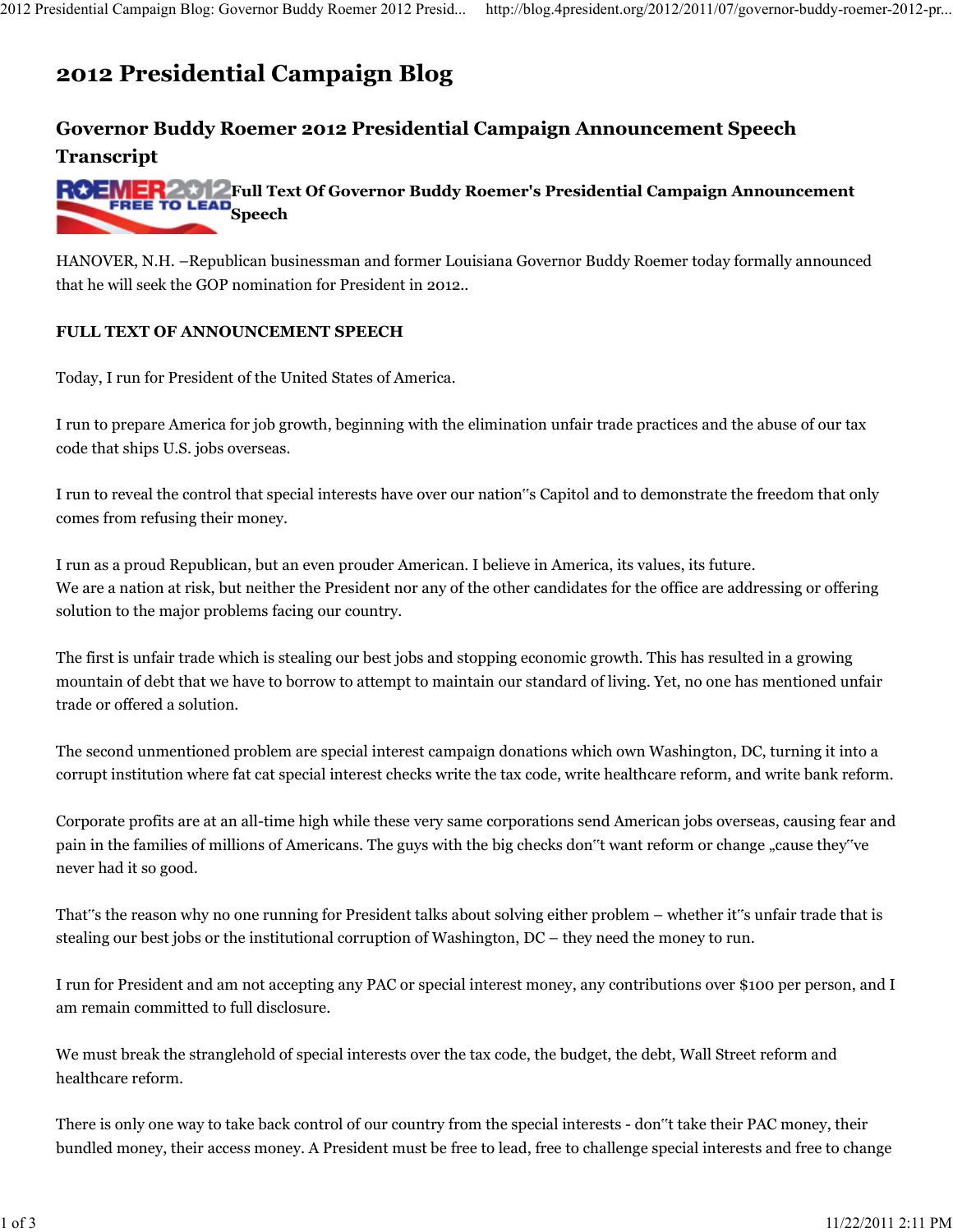Washington, D.C.

And our current President? He is raising \$1 billion while in office – much of it coming from the very Wall Street corporations and individuals he is supposed to regulate. The price tag? \$35,000 a ticket and yet "too big to fail" is still on the books.

Manufacturing now accounts for fewer than 10% of jobs in America. "Made in America" has disappeared. Unemployed and underemployed seem permanently over 20%. We have fewer jobs and the one that are left pay less. China is having the greatest economic boom in history and we are paying for it.

We need trading jobs, but the trade must be fair or both nations suffer. Unfair trade uses child labor, prison labor, work without standards and without environmental scorecards, and pirates designs and products and plants in their countries.

These unfair practices have cost us millions of our best jobs over the past 20 years – causing pain and angst in families across America. Our leaders have done nothing but talk about the wonders of free trade. So-called "free trade" has killed us. Trade must be fair.

American Presidents, starting with George Washington , have protected American manufacturing jobs from predatory trading practices for over 160 years. This is not a radical idea, it"s what built America. It worked after WWII for Germany and Japan. Now, Germany is the largest economy in Europe and Japan number two in the world.

We must protect our best jobs from unfair trade practices and from U.S. companies who move jobs overseas using our own tax code to pay for it. They are free to go, but we will not pay for it. And we can protect our critical jobs without the general use of tariffs, which, although successful, tend to be overly political in their formulation and application.

As a first step, I would amend the tax code to disallow a tax deduction for any expenditure for any goods produced, or services located outside the U.S. We could call this the "call-center fix". Companies can do it, but we taxpayers just aren"t going to pay for it.

Next, I would eliminate the foreign tax credit loophole whereby huge corporations and wealthy individuals avoid paying taxes by moving their business and investments out of the country.

They are afforded the protections guaranteed to all U.S. citizens, but don"t pay their fair share of tax for that privilege. Example #1 is GE, which made \$5 billion in profit last year and paid zero income tax.

Finally, I would require a fair trade adjustment form to accompany imports. This form would show the economic difference necessary to bring the imports" manufacturing process up to minimum American standards. This difference will be paid by the importer as would the cost of the adjustment analysis.

Unfair trading nations will lose their unwarranted advantage. The fair competitor will suffer no ill effect. Trade will grow, but it will be fair.

These few changes would efficiently generate millions of American jobs, restoring needed growth in our lagging economy.

We need to deregulate small businesses so they can grow again. We need to be energy independent and create a million new jobs. We need to reduce Federal spending by 1% of GDP a year for 5 years. We need immigration reform that seals the borders, but allows legal immigration.